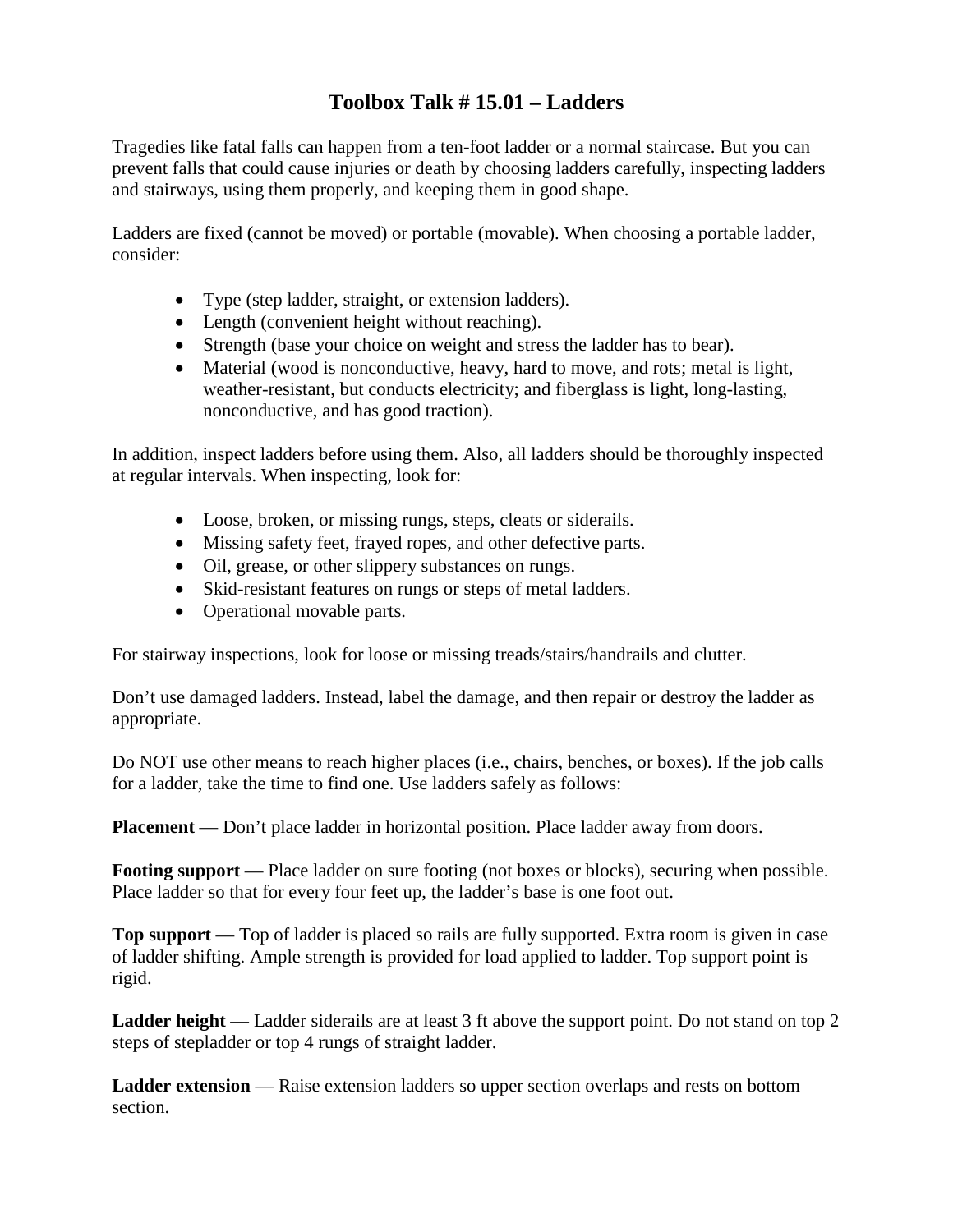**Electrical hazards** — Keep metal ladders away from power lines. Take precautions as you would when using a metal tool.

**Climbing** — Face ladder. Use both hands. One person at a time on portable ladders. Make sure work shoes are clean. Hoist tools up after reaching the top. When using stairways, don't carry objects, hold the handrail, and keep a sure footing.

Keep stairs dry and clean, free of protruding nails, splinters, holes, or loose boards.